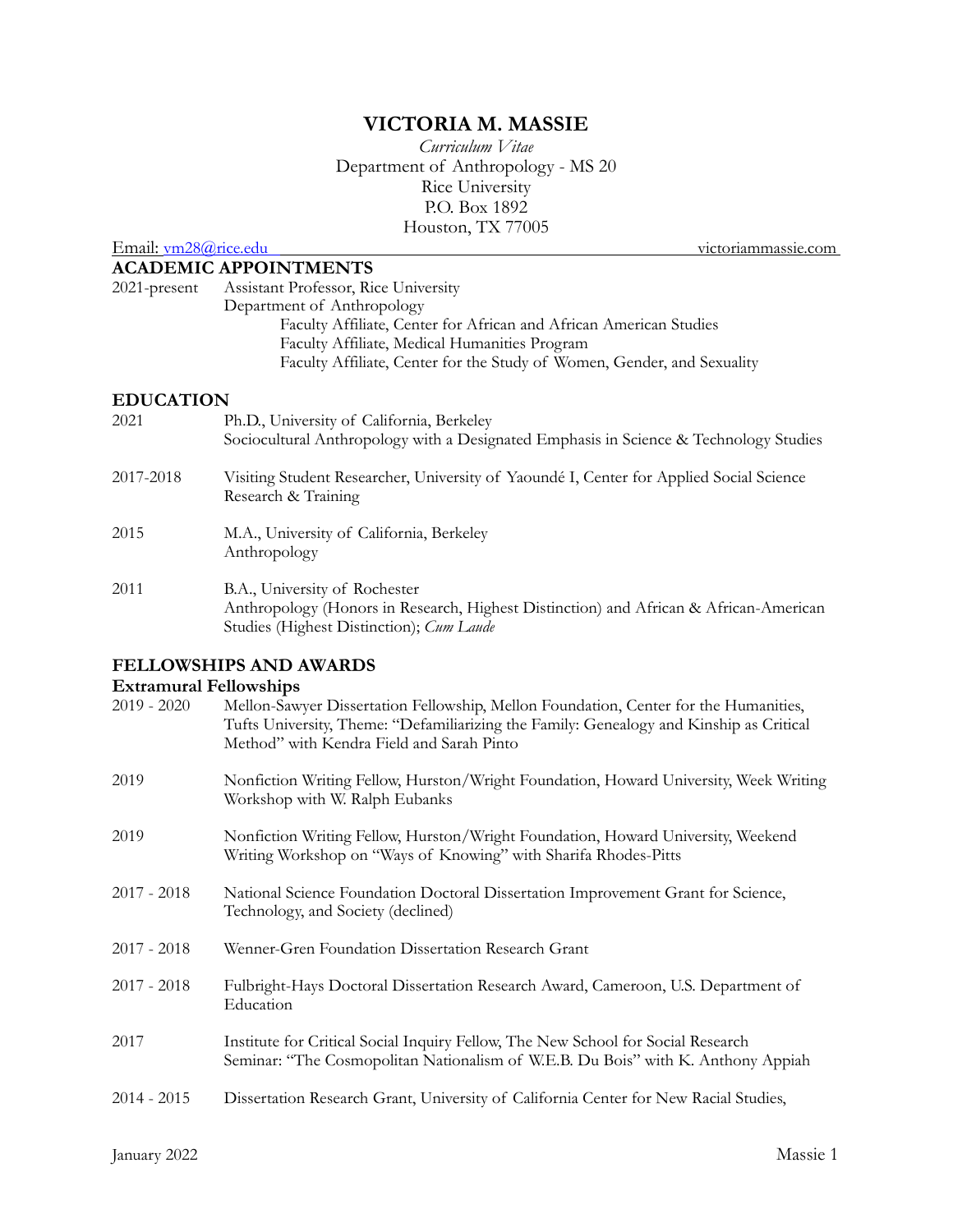|                                       | Theme: "Global Raciality: Empire, Postcoloniality, and Decoloniality"                                                                                                                                                                                |
|---------------------------------------|------------------------------------------------------------------------------------------------------------------------------------------------------------------------------------------------------------------------------------------------------|
| 2011                                  | National Science Foundation Graduate Research Fellowship Program (deferred 2013 - 2015)                                                                                                                                                              |
| <b>Intramural Fellowships</b><br>2018 | Fall Graduate Student Research Grant, Center for Race & Gender, UC Berkeley                                                                                                                                                                          |
| 2017                                  | Stanley Brandes Grant for Ethnographic Fieldwork, Department of Anthropology, UC<br>Berkeley                                                                                                                                                         |
| $2014 - 2015$                         | Rocca Dissertation Fellowship, Center for African Studies, UC Berkeley                                                                                                                                                                               |
| $2011 - 2013$                         | Chancellor's Fellowship for Graduate Study, UC Berkeley                                                                                                                                                                                              |
| 2013                                  | Rocca Pre-Dissertation Fellowship, Center for African Studies, UC Berkeley                                                                                                                                                                           |
| $2011 - 2012$                         | Faculty Mentored Research Award, UC Berkeley                                                                                                                                                                                                         |
| 2011                                  | Lowie Olson Block Grant for Pre-Dissertation Fieldwork, Department of Anthropology,<br><b>UC</b> Berkeley                                                                                                                                            |
| 2011                                  | Block Grant for Pre-Dissertation Fieldwork, Department of Anthropology, UC Berkeley                                                                                                                                                                  |
| $2007 - 2011$                         | Renaissance Scholarship, University of Rochester<br>Full-tuition scholarship awarded to top 1% of incoming freshmen demonstrating<br>outstanding intellectual promise and academic achievement.                                                      |
| <b>Honors and Awards</b><br>2016      | Invitation, 3rd Annual White House LGBTQ Tech & Innovation Summit, Washington,<br>D.C.                                                                                                                                                               |
| 2015                                  | Awarded Lifetime Membership, West African Research Association                                                                                                                                                                                       |
| 2014                                  | Awarded "Funniest Poem" with Brandon Anthony Melendez at College Unions Poetry Slam<br>Invitational (CUPSI), Boulder, CO.                                                                                                                            |
| 2011                                  | Helen S. Jones Award, University of Rochester<br>Awarded annually by the University of Rochester to a graduating senior who demonstrates<br>significant achievement in the areas of sociology, international relations, and/or political<br>science. |
| 2011                                  | Distinguished Service Award, Department of Anthropology, University of Rochester                                                                                                                                                                     |
| $2010 - 2011$                         | Senior Scholar, Multidisciplinary Studies Center, University of Rochester<br>Approved by Deans Committee to devote senior year to single intellectual research project.                                                                              |
| $2009 - 2011$                         | Ronald E. McNair Post-Baccalaureate Achievement Program, University of Rochester                                                                                                                                                                     |
| 2008                                  | National Society of Collegiate Scholars, University of Rochester                                                                                                                                                                                     |
|                                       |                                                                                                                                                                                                                                                      |

# **SELECTED PUBLICATIONS**

### *Journal Articles*

2021 "Spillers's Baby, Anthropology's Maybe: A Postgenomic Reckoning,"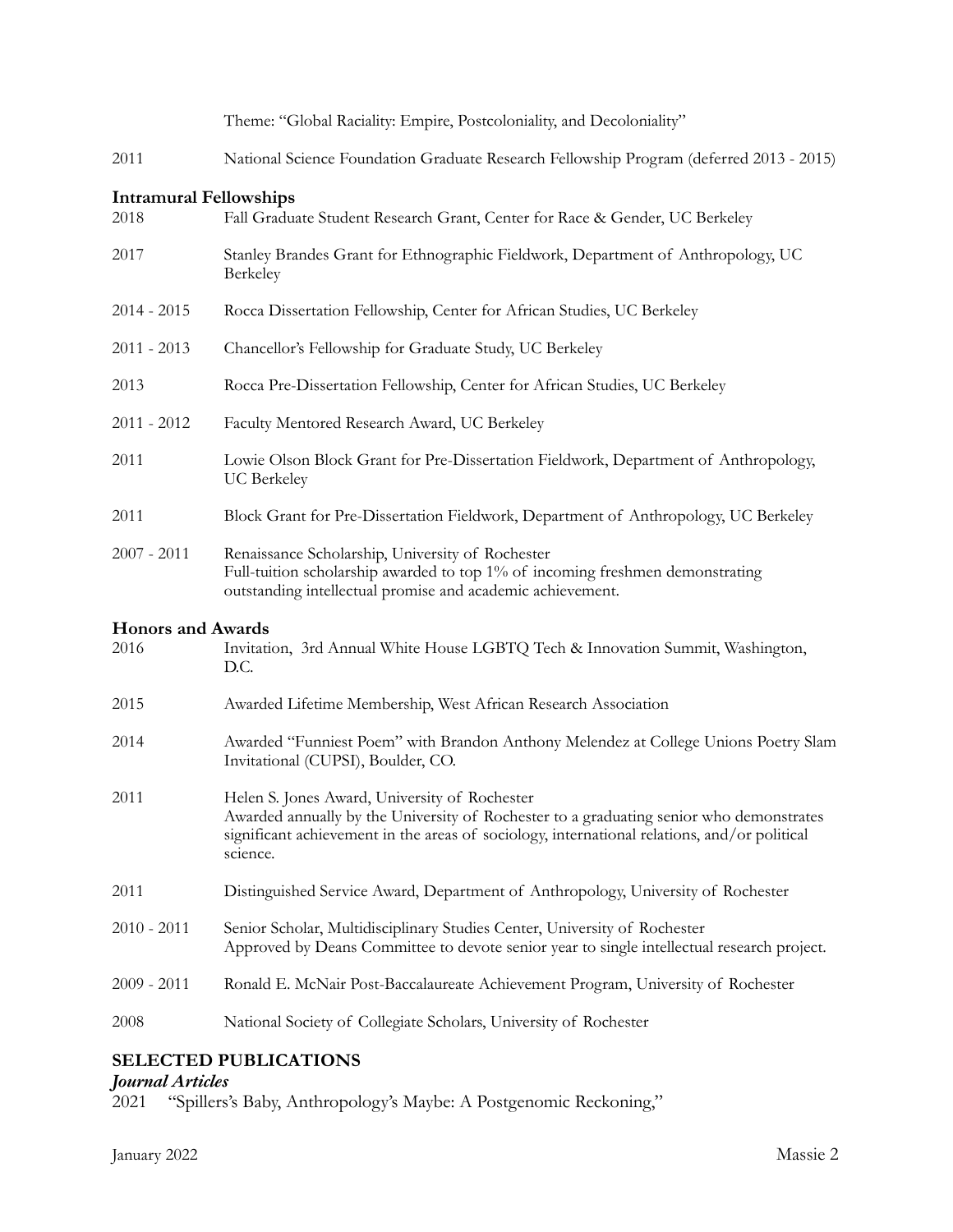*Feminist Anthropology Journal.*

DOI:<https://anthrosource.onlinelibrary.wiley.com/doi/10.1002/fea2.12075>

### *Book Reviews*

*2022* (In Publication) Review, "Genetic Afterlives: Black Jewish Indigeneity in South Africa," by Noah Tamarkin, *Transforming Anthropology.*

### *Manuscripts in Progress*

- ND "Molecularization." *Oxford Bibliographies in Anthropology*. John L. Jackson, Jr. ed. New York: Oxford University Press.
- ND "Of Albert Perry: Rewriting Genealogical Myths of Father-Right through Genetic African Ancestry"
- ND "The Disinterested Land Gift: For the Love of Return"

### *Editorially Reviewed Publications*

- 2015 "When Conversation is Not Enough: Reflections on the Makings of the #AAA2014 Die-In." *Anthropology News*. Guest Column with Bianca C. Williams. American Anthropological Association. March/April.
- 2014 "Rethinking 21st Century Racism on the Way Home." *GeneWatch Magazine*. Special Issue: Ancestry & DNA. Council for Responsible Genetics. May/June.

### *Selected Public Press & Public Writing*

- 2021 "Genetic Ancestry Testing and Reconnection: An Interview with Dr. Victoria Massie," *UC Berkeley Social Science Matrix Podcast*. November. https://matrix.berkeley.edu/research-article/genetic-ancestry-testing-and-reconnection-an-interviewwith-dr-victoria-massie/
- 2017 "A New Myth: Untethering My Name from White Folks' Imaginations." *Catapult*. October. <https://catapult.co/stories/legacies-untethering-my-name-from-white-folks-imaginations>
- 2016 "My pop-pop was a groundbreaking black chemist who helped create the atomic bomb." *Vox*. May. <https://www.vox.com/2016/5/27/11719462/hiroshima-obama-manhattan-project>
- 2016 "The Clintons' long history of pandering to young black voters like me." *Vox*. January. <https://www.vox.com/2016/1/12/10749984/hillary-clinton-pander>
- 2016 Daniel Holtzclaw and the Limits of "Community Policing." *The Intercept*. January. <https://theintercept.com/2016/01/25/daniel-holtzclaw-and-the-limits-of-community-policing/>

### **SELECTED LECTURES AND PRESENTATIONS**

#### *Conference Presentations*

- 2021 AAA Roundtable Panelist: "Centering Blackness in the Anthropology of Africa." American Anthropological Association Annual Meeting, Association of African Anthropology Section. Baltimore, MD. November
- 2020 "Resituating Knowledge: Reimaging Genetic African Ancestry from Cameroon" Society for Social Studies of Science (4S) Conference, Prague, Czech Republic. August.
- 2019 ASA Roundtable Panelist: "What does Research on Health, Science, Technology and Medicine Offer to

African Studies?" African Studies Association Annual Meeting. Boston, MA. November.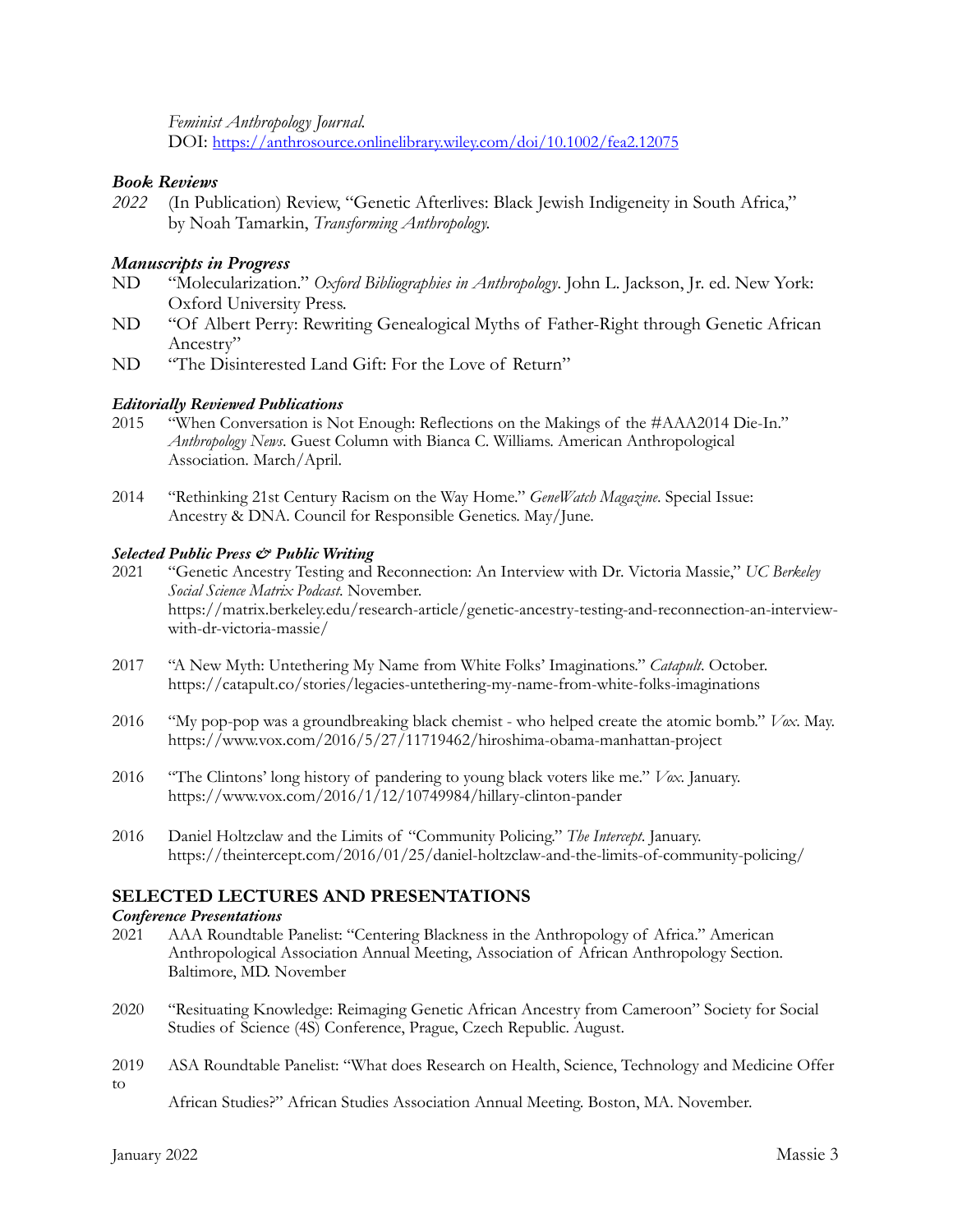- 2019 "Return to Bimbia*."* African Studies Association Annual Meeting. Boston, MA. November.
- 2019 "Spiller's Baby, Anthropology's Maybe: A Genealogy." American Anthropological Association Annual Meeting, Association of Black Anthropologists Section, Vancouver, BC, Canada. November.
- 2019 "'When Things Fall Apart': Genetic Return and Racial (Re)pair of American History in Cameroon." Society for Social Studies of Science (4S) Conference, New Orleans, LA. September.
- 2019 "Assembling Genetic Ancestry: Race, Return and the Materiality of Belonging in Cameroon." Student Research Symposium, UC Berkeley Center for Race & Gender, Berkeley, CA. April.
- 2019 "(In)Secure Belonging: DNA Diasporic Return In the Midst of the Anglophone Crisis." The Annual Africa Conference, UT Austin, Austin, TX. March.
- 2018 "Genetic Sensibilisation: Reconfiguring the Materiality of Genetic Ancestry in Cameroon." Center for Race & Gender, UC Berkeley, Berkeley, CA. October.
- 2013 "Time is Elastic: (Re)Connecting Home, Race, and History Through Genetic Ancestry Testing." American Anthropological Association Annual Meeting, Biological Anthropology Section. Chicago, IL, November.
- 2013 "Time is Elastic: (Re)Connecting Home, Race, and History Through Genetic Ancestry Testing." UC Irvine Annual Anthropology in Transit Conference, Irvine, CA, April.
- 2011 "(Re)Connection: Networking the African-American Identity in Genetic Ancestry Testing" National Conference on Undergraduate Research, Ithaca, NY, March.
- 2009 "Cultural Trauma and Genetics: The 'New' African American in Our Midst." Annual Rochester Academy of Sciences Fall Paper Session, Rochester, NY, October.

#### *Organized Panels*

- 2021 "Organizing as Anthropological Method: Toward a Critical Disciplinary Praxis For Our Time," Coorganized with Krystal Strong, Executive Session Roundtable, American Anthropological Association Annual Meeting. November.
- 2018 "What's New About New Materialisms?: Black and Indigenous Scholars on Science, Technology, and Materiality" with Marcelo Garzo Montalvo & Jen Rose Smith, UC Berkeley Center for Race & Gender Thursday Forum Series. October. <https://soundcloud.com/center-for-race-gender/whats-new-about-new-materialism>

#### *Discussant*

2019 "The Postgenomic Condition" with Jenny Reardon, UC Berkeley Center for Science, Technology, Medicine & Society. March.

#### *Invited Talks & Workshops*

- 2021 "The Disinterested Land Gift: Leveraging Genetic Reconnection through the Specter of Autochthony." Discussant: Peter Geschiere. Harvard African Studies Workshop. Harvard University Center for African Studies. November.
- 2021 Reviewer, Black Feminist Health Science Studies Collaboratory Workshop. April. (via Zoom)
- 2021 "Sovereignty in Return through Genetic Reconnection in Cameroon." Graduating STS DE Symposium. UC Berkeley Center for Science, Technology, Medicine & Society. UC Berkeley. April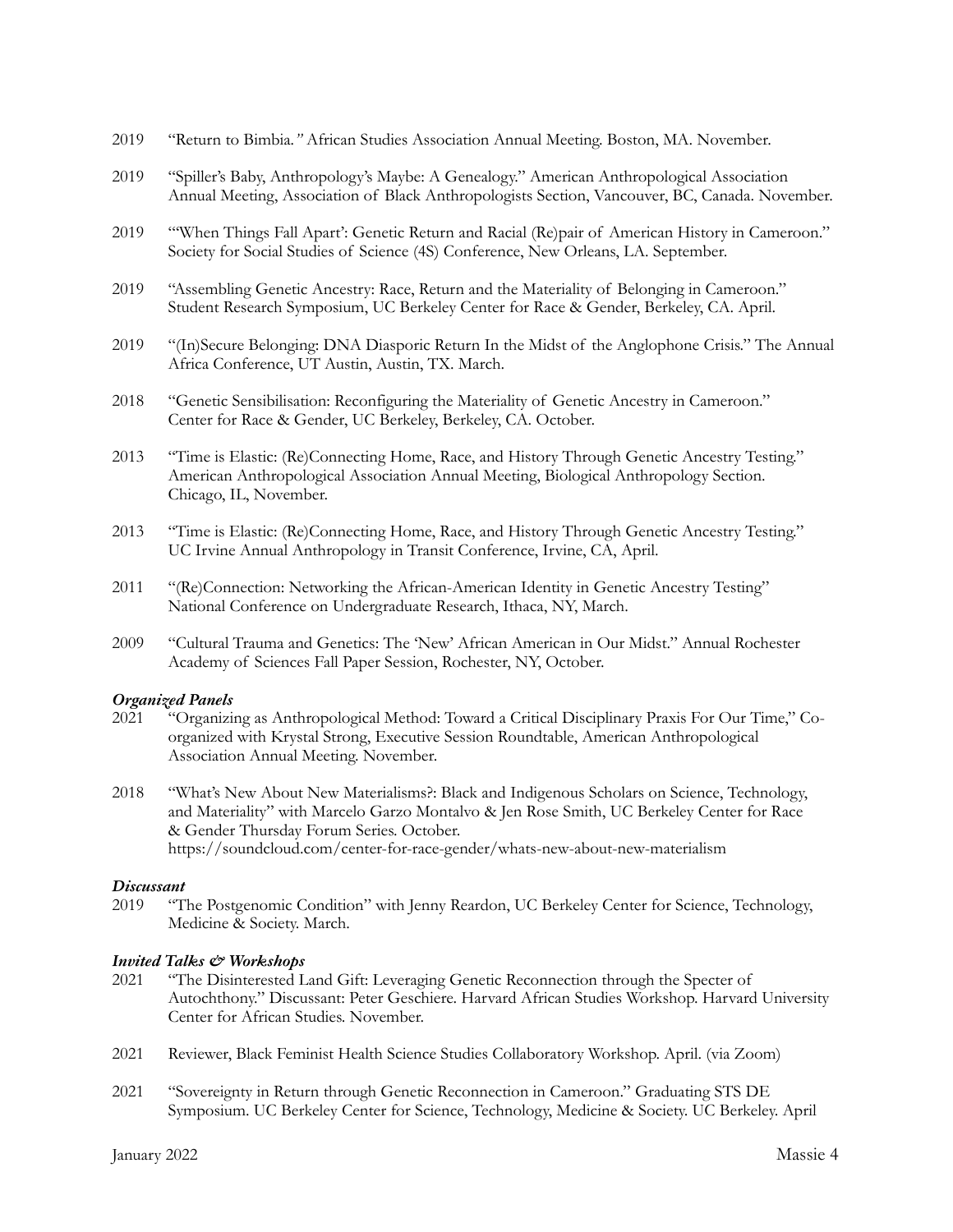(via Zoom).

- 2021 "The Art of the Op-Ed." STS Futures Initiative. UC Berkeley Center for Science, Technology, Medicine & Society and the University of California Humanities Research Institute. April (via Zoom)
- 2020 "A Black Feminist Bioethics for the Postgenomic Era." PRISM Black History Month Lecture Series. The Francis Crick Institute. London, UK. October (via Zoom)
- 2020 "Sharing Cameroonian Ancestry, Building Utopia." Guest Lecture, "STS Lunch Seminar," Program Director: Moon Duchin. Program in Science, Technology, and Society. Tufts University, Medford, MA, March. (Cancelled due to COVID19)
- 2019 "Deconstructing Black Reproduction: African Ancestry & Kinship in Genomic Time." Guest Lecture, "Reproducing While Black." Professor: Ugo Edu. Department of Afro-American Studies. University of California, Los Angeles. Los Angeles, CA, November.
- 2017 "Why We Need a Black-Feminist Centered Bioethics in the Age of Gene Editing." Black Women for Wellness Annual Conference. Black Women for Wellness. Los Angeles, CA, October.
- 2017 "Postgenomic Politics: From Genetic Ancestry to CRISPR." Guest Lecture, "Politics, Science, Body." Professor: Priscilla Yamin. Department of Political Science, University of Oregon. Eugene, OR, March.
- 2015 "Who is African? Reflections on Black and African Identities." West African Research Association Black History Month Keynote. Boston University. Boston, MA, February.
- 2014 "Genetic Ancestry and Modern Concepts of Race." Guest Lecture, "Foundations of Human Biological Variation." Lecturer: Madza Farias-Virgens. Department of Anthropology, San Francisco State University. San Francisco, CA. September.
- 2013 "Genetic Ancestry in Cameroon." Guest Lecture, "Special Topics in Medical Anthropology: (Con)Sequential Genealogies of Difference: Anthropology and Genomics." Lecturer: James Battle. Department of Anthropology, University of California, Berkeley. Berkeley, CA. March.
- 2009 Keynote Speaker, Freshman Orientation Candlelight Ceremony. University of Rochester. August.

### **TEACHING**

#### Rice University

*Instructor*. Department of Anthropology. Rice University. "Medical Anthropology." (Spring 2022) *Instructor*. Department of Anthropology, Rice University. "Social Life of DNA."\* (Fall 2021)

#### University of California, Berkeley

- 2020 *Graduate Student Reader*. Department of Anthropology, University of California, Berkeley. "Violence & Subjectivity." Fall.
- 2019 *Graduate Student Instructor*. Department of Anthropology, University of California, Berkeley. "History of Anthropological Thought." Spring.

#### University of Rochester

- 2009 *Teaching Assistant*. Department of Anthropology, University of Rochester. "Introduction to Cultural Anthropology." Fall.
- 2008 *Tutor*. Department of Chemistry, University of Rochester. "Chemical Concepts, Systems and Practices I." Fall.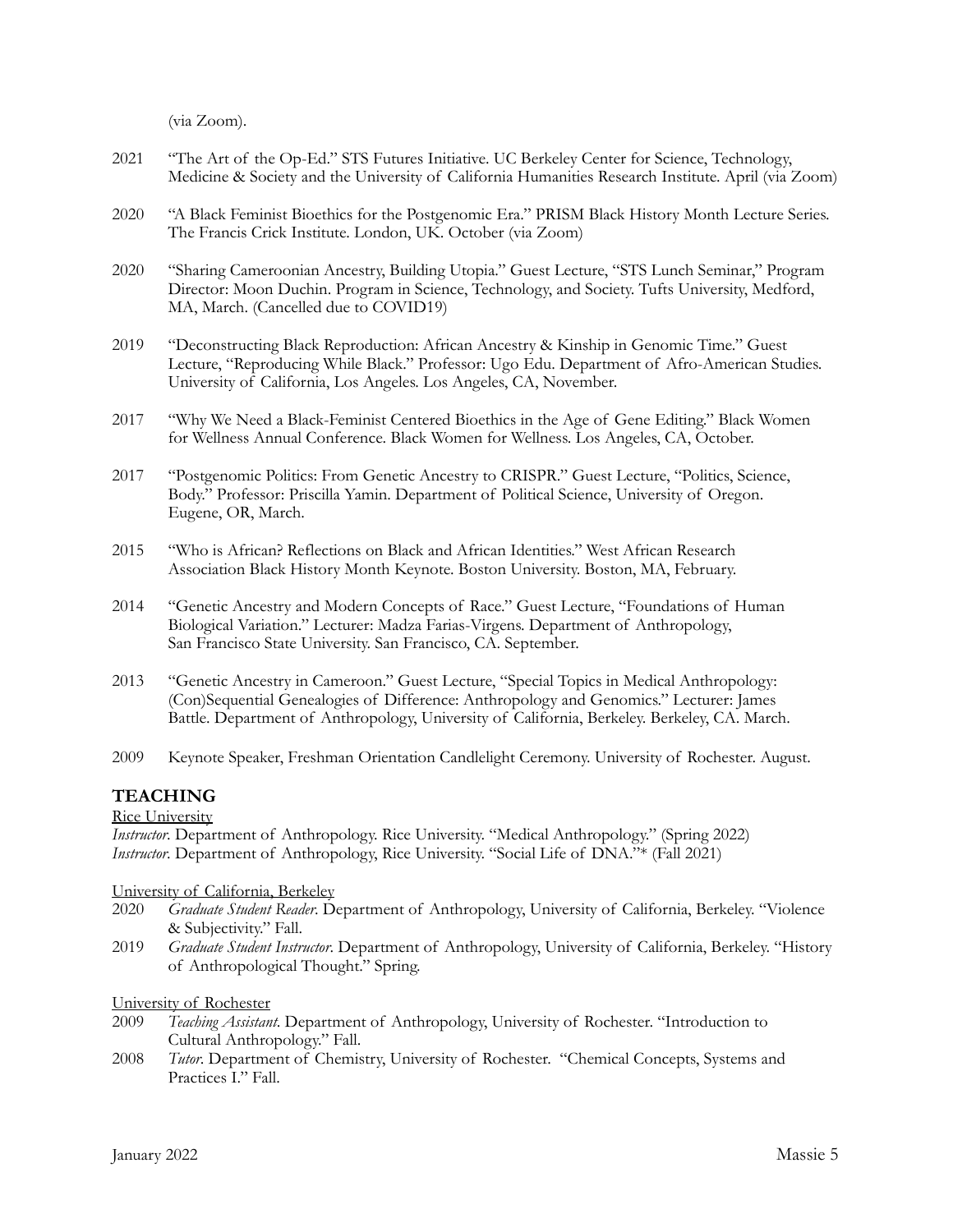\*Newly Developed Course

## **WRITING AND EDITORIAL EXPERIENCE**

| $2016 - 2017$ | Communications Coordinator, The Center for Genetics & Society, Berkeley, CA.                                                             |
|---------------|------------------------------------------------------------------------------------------------------------------------------------------|
| 2016          | Race & Identities Writing Fellow, Vox.com, Washington, DC. Calendar Year.                                                                |
| 2015          | Staff Writer, Black Youth Project, University of Chicago, Chicago, IL. Fall.                                                             |
| 2015          | NTRSCTN News Intern, Complex Magazine, New York, NY. Fall.                                                                               |
| 2013-2014     | Member of CalSlam National Slam Poetry Team, UC Berkeley, Berkeley, CA.                                                                  |
| 2013          | CalSlam Grand Slam Champion, UC Berkeley, Berkeley, CA.                                                                                  |
| 2012          | Writer, "Playing with Fear" Exposé & Exploration. Siren Theatre Project, San Francisco, CA.                                              |
| 2012          | Featured Poet, The Naked Bulb. 1st Annual Lit Crawl, Oakland, CA.                                                                        |
| 2012          | Creative Nonfiction Writer, Mutated Text: A Cross-Genre Creative Writing Workshop, UC<br>Berkeley, Berkeley, CA.                         |
| 2010          | Publisher, The Campus Times, University of Rochester, Rochester, NY. Fall.                                                               |
| 2009          | Copy Editor, The Campus Times, University of Rochester, Rochester, NY. Calendar Year.                                                    |
| 2009          | Editor-in-Chief, <i>The Participant Observer</i> , Department of Anthropology, University of<br>Rochester, Rochester, NY. Calendar Year. |
| 2008          | Staff Writer, Arts & Entertainment, The Campus Times, University of Rochester, Rochester,<br>NY. Calendar Year.                          |

# **FIELDWORK EXPERIENCE**

### *Dissertation Research*

| Nov. 2017 - Dec. 2018            | Cameroon: Fieldwork providing a comparative analysis of genetic reconnection<br>programs in Cameroon; interviews of Cameroonian genetic ancestry test takers;<br>surveys around land politics and belonging in Kribi                                   |
|----------------------------------|--------------------------------------------------------------------------------------------------------------------------------------------------------------------------------------------------------------------------------------------------------|
|                                  | March 2015 - May 2015 Yaoundé, Cameroon: Fieldwork examining ARK Jammers programming initiatives<br>following the 2010 and 2011 Ancestry Reconnection Program, including<br>CamerAction for Peace, promoting national pride amongst Cameroonian youth. |
|                                  | Nov. 2014 - March 2015 Washington, DC: Fieldwork examining ARK Jammers programming initiatives<br>following the 2010 and 2011 Ancestry Reconnection Program, including<br>CamerAction for Peace, promoting national pride amongst Cameroonian youth.   |
| <b>Pre-dissertation Research</b> |                                                                                                                                                                                                                                                        |
| May 2013 - July 2013             | Douala & Kribi, Cameroon: Fieldwork examining how African Americans' genetic ties<br>to Cameroon are redefined by how they maintain land gifts in Kribi that they<br>received during the 2010 and 2011 Ancestry Reconnection Programs.                 |
| Dec. 2011 - Jan. 2012            | Yaoundé & Kribi, Cameroon: Fieldwork on second Ancestry Reconnection Program<br>(ARP), a cultural-immersion program for African Americans whose genetic ancestry                                                                                       |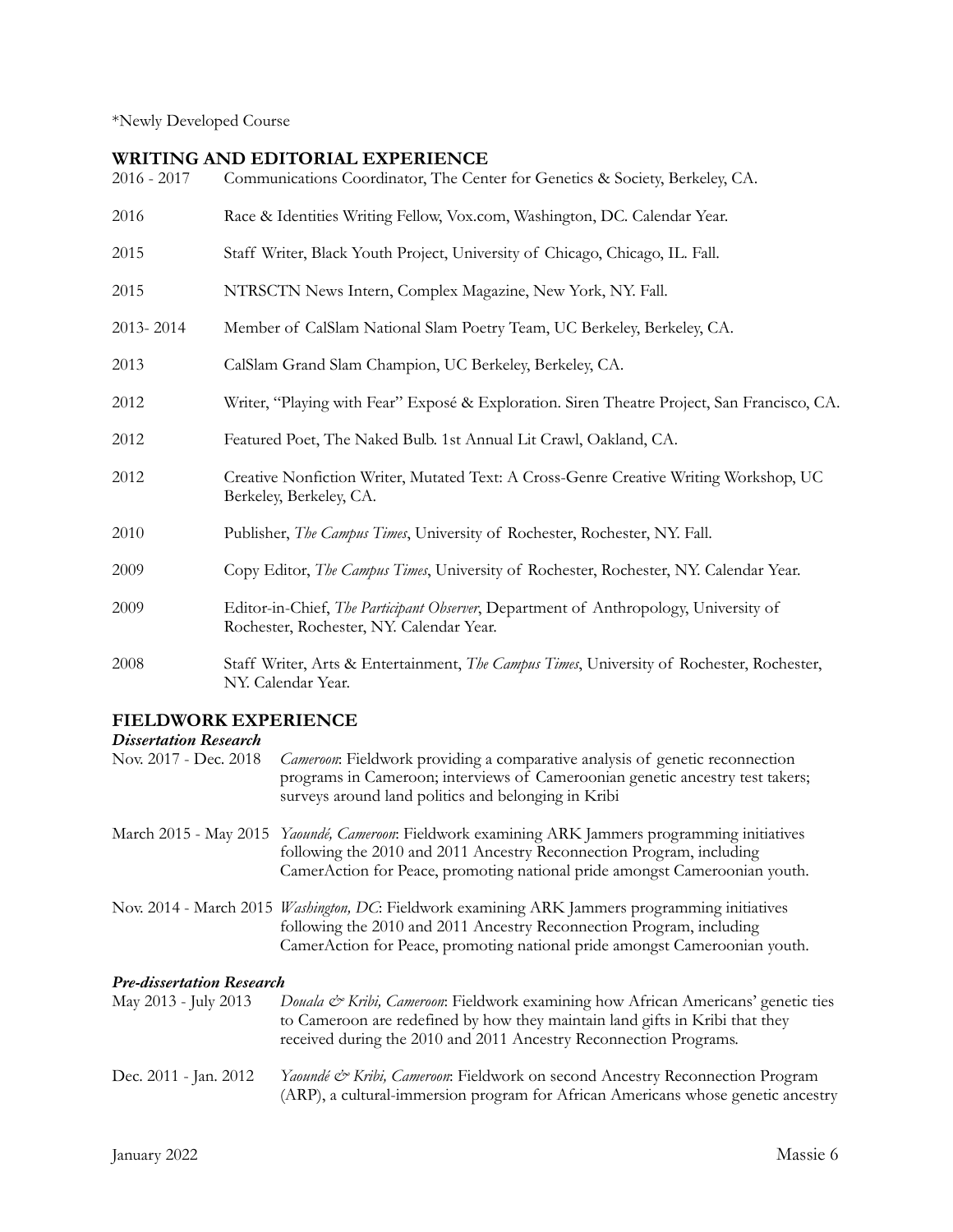traces to Cameroon created by Baltimore, MD-based nonprofit ARK Jammers.

### *Honors Thesis Research*

| May 2010 - Aug. 2010 Silver Spring, MD: Fieldwork examining African American, Inc.'s 14-city "We Are |
|------------------------------------------------------------------------------------------------------|
| Africa" Road Tour marketing campaign.                                                                |

### *Related Research Experience*

| May 2014 - Aug. 2014   | DNA Database Intern, Center for Genetics & Society, Berkeley, CA<br>Analyze domestic policy and pop-cultural references that contribute to<br>misunderstandings around forensic DNA and its collection in DNA databases.                                                                                                                        |
|------------------------|-------------------------------------------------------------------------------------------------------------------------------------------------------------------------------------------------------------------------------------------------------------------------------------------------------------------------------------------------|
| May 2009 - Aug. 2009   | McNair Summer Research, University of Rochester, Rochester, NY<br>Used cultural trauma theory to analyze genetic ancestry testing's popularity amongst<br>African Americans as spurred by PBS documentaries African American Lives (2006)<br>and African American Lives 2 (2008).                                                               |
| Aug. 2008              | Malawi Immersion Seminar, Lilogwe and Ntcheu, Malawi<br>Fieldwork examining the high drop-out rate of girls in rural Malawian secondary<br>schools through participant observation and interviews of faculty, parents, and<br>students in Ntcheu; community mapping and Chichewa language training.                                             |
| May 2007 - Aug. 2007   | Bioinformatics Intern, The Jackson Laboratory, Bar Harbor, ME<br>Created web-interface database for genetics and biomedical researchers focused on<br>cancer quantitative trait loci (QTLs) using sequence query language (SQL).                                                                                                                |
| Sept. 2006 - Feb. 2007 | Student Researcher, UNC Chapel Hill, Chapel Hill, NC<br>Internship in partnership with the North Carolina School of Science &<br>Mathematics (NCSSM). Tested role of ErbB3 gene in lung tumor formation for<br>non-small cell lung cancer (NSCLC) patients by designing lentiviral and retroviral<br>vectors of parallel Dsk5 mutation in mice. |
| <b>July 2006</b>       | Student Researcher, NIEHS, Raleigh, NC<br>Internship in partnership with the North Carolina School of Science and Math<br>(NCSSM) to develop training in key genetics research techniques used in cancer<br>research.                                                                                                                           |

### **PROFESSIONAL SERVICE**

*Departmental Service*

| 2013-2014                 | Graduate Student Representative, Faculty Hiring Committee in "Anthropology of Race and<br>Racialization," Department of Anthropology, UC Berkeley. |
|---------------------------|----------------------------------------------------------------------------------------------------------------------------------------------------|
| $2012 - 2013$             | Chair, Anthropology Graduate Students Organized for Research and Action (AGORA),<br>Department of Anthropology, UC Berkeley.                       |
| $2010 - 2011$             | President, Undergraduate Anthropology Council (UAC), Department of Anthropology,<br>University of Rochester.                                       |
|                           |                                                                                                                                                    |
| <b>University Service</b> |                                                                                                                                                    |
|                           | 2022-present Steering Committee, Medical Humanities Program, Rice University                                                                       |
|                           |                                                                                                                                                    |
| $2012 - 2013$             | President, Black Graduate Students Association, Graduate Assembly, UC Berkeley.                                                                    |
|                           |                                                                                                                                                    |
| $2010 - 2011$             | Senior Representative, Renaissance Scholars Leadership Committee, University of Rochester.                                                         |